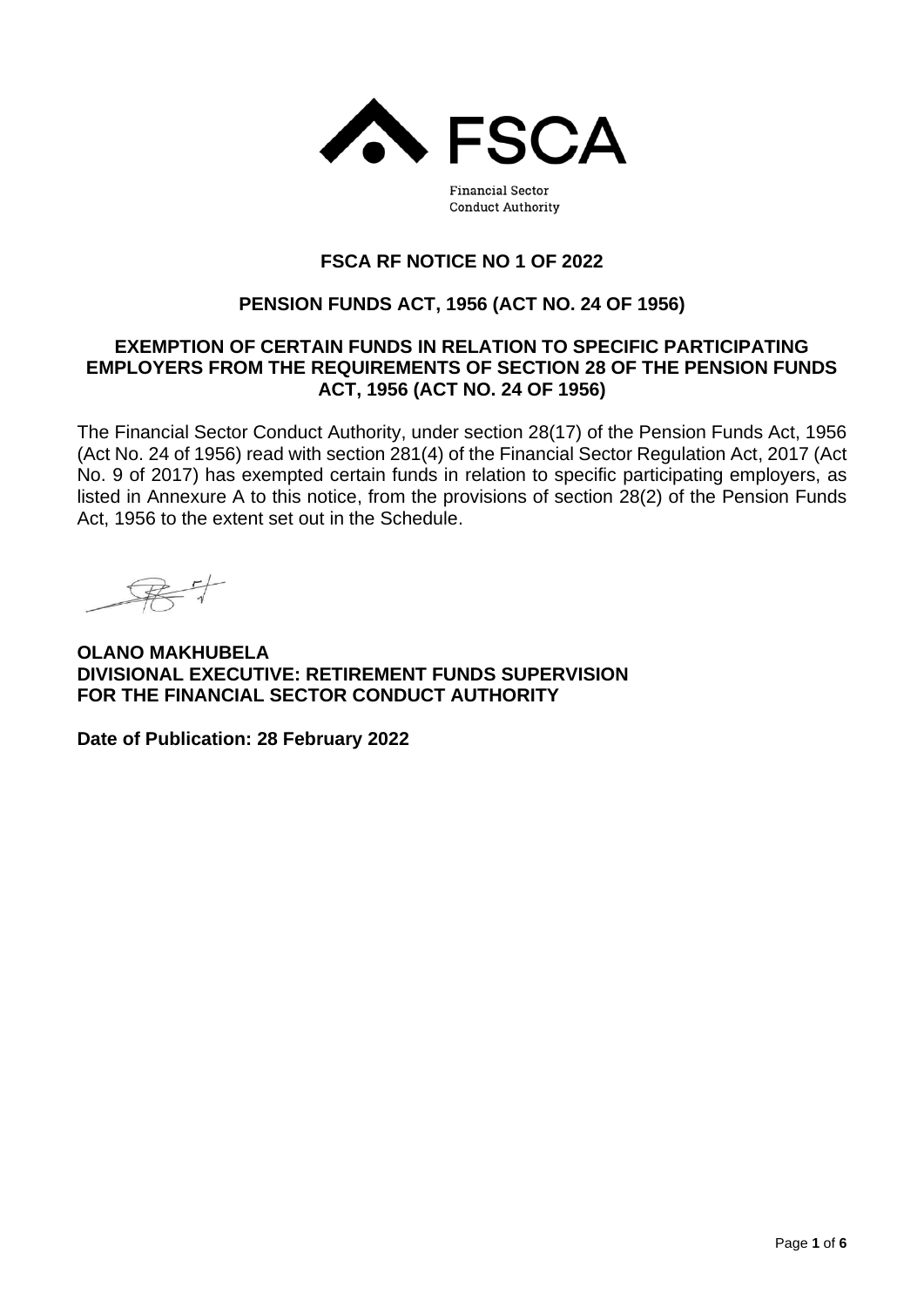## **SCHEDULE**

## **EXEMPTION OF CERTAIN FUNDS IN RELATION TO SPECIFIC PARTICIPATING EMPLOYERS FROM THE REQUIREMENTS OF SECTION 28 OF THE PENSION FUNDS ACT, 1956**

#### **1. Definitions**

In this Schedule "the PFA" means the Pension Funds Act, 1956 (Act No. 24 of 1956) and "the Act" means the Financial Sector Regulation Act, 2017 (Act No. 9 of 2017), and any word or expression to which a meaning has been assigned in the Act or the PFA shall have the meaning so assigned to it unless a different meaning is assigned elsewhere in this Schedule.

#### **2. Applicable legislation**

- (1) Section 28(2) of the PFA determines that, in the event of termination or dissolution of a fund whether wholly or in part, a liquidator shall be appointed in the manner directed by the rules, or, if the rules do not contain directions as to such appointment, by the board, but such appointment shall be subject to the approval of the Authority and the period of liquidation shall be deemed to commence as from the date of such approval.
- (2) Section 28(17) of the PFA determines that the Authority may, under certain circumstances, grant an exemption from the provisions of section 28 and prescribe the requirements to be complied with for such exemption to be granted.
- (3) Section 281(4) of the Act requires that where the Authority grants an exemption in terms of a financial sector law, the requirements of section 281(3) must be met and such exemption must be published. The PFA is a financial sector law as defined in section 1(1) read with Schedule 1 of the Act.

## **3. Exemption of specific entities by the Authority**

Pursuant to section 28(17) of the PFA, and subject to paragraph 4 below, the Authority exempted certain funds in relation to specific participating employers under umbrella funds as listed in Annexure A from the requirements of section 28 of the PFA.

## **4. Conditions of exemption**

The exemptions referred to in paragraph 3 were subject thereto that:

- (1) the average benefit per member is less than R50 000;
- (2) the fund or the relevant participating withdrawing does not have more than 50 members;
- (3) the fund or relevant participating employer has assets less than R50 million; and
- (4) the surplus apportionment scheme or nil return has been approved or noted by the Authority.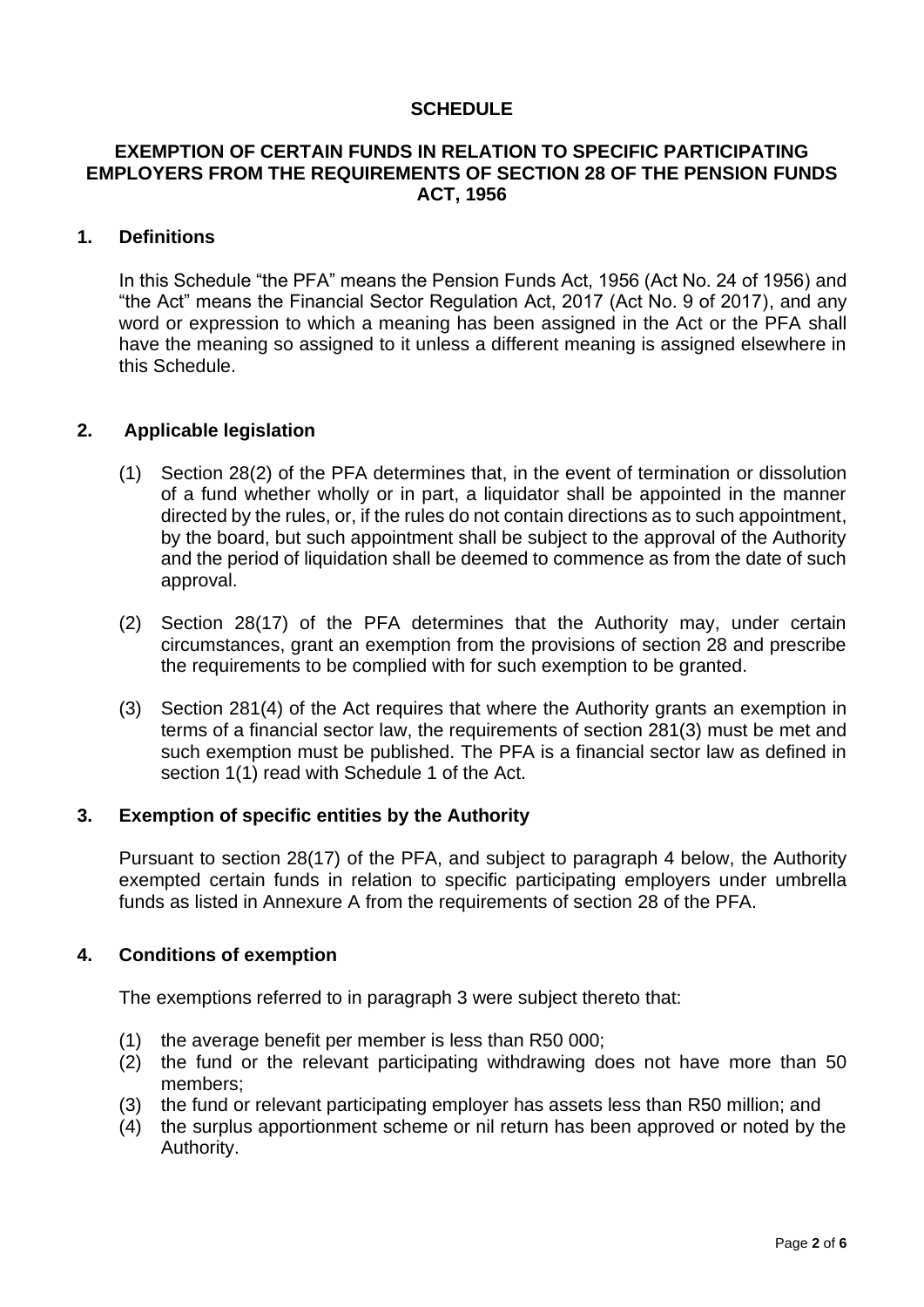# **5. Commencement of exemptions granted**

The relevant effective dates of the exemptions are listed in Annexure A.

# **6. Short title**

This exemption is called the "Exemption of certain funds in relation to specific participating employers from the requirements of section 28(2) of the PFA, 1 of 2022".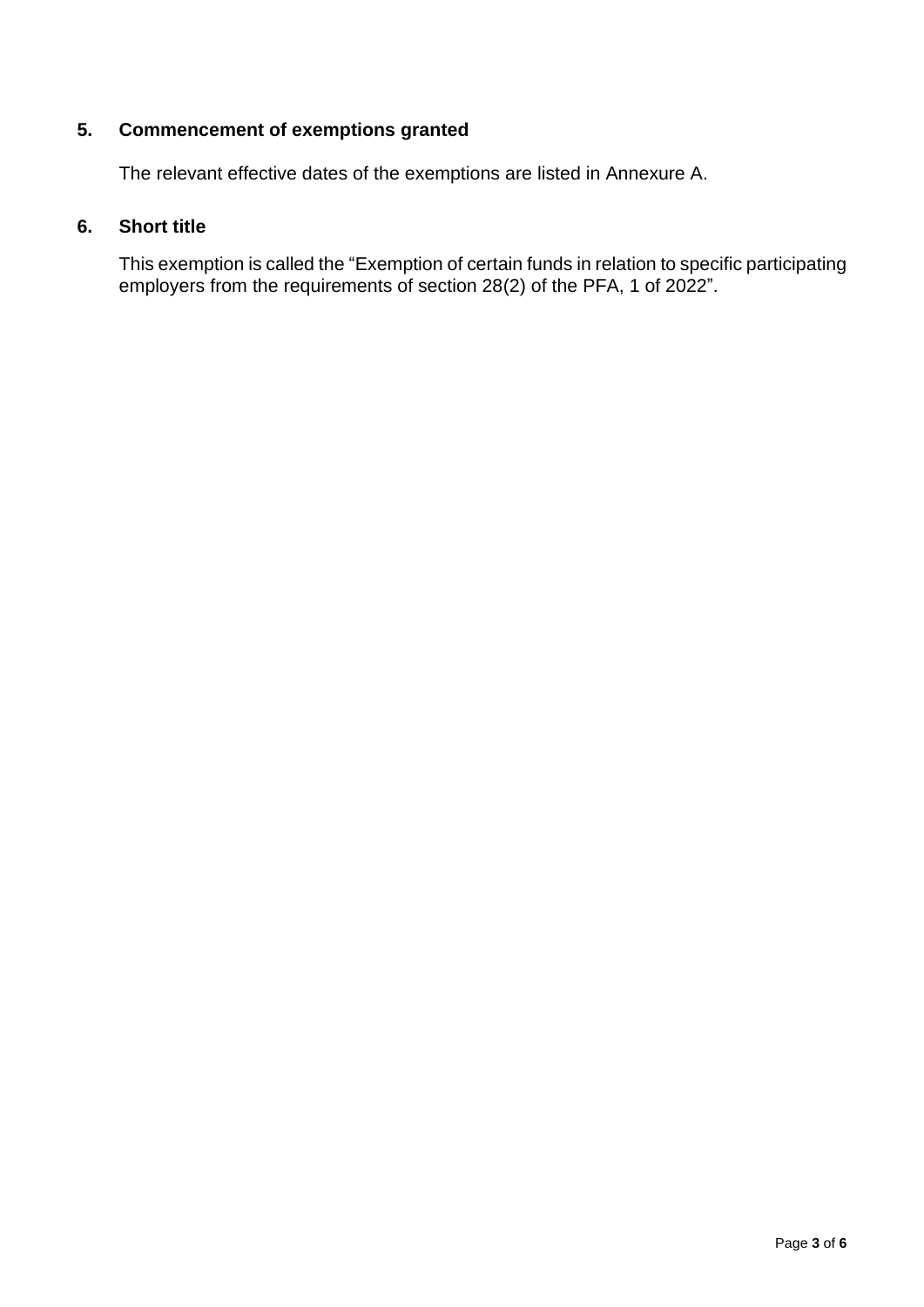# **ANNEXURE A**

| <b>Fund</b><br><b>Number</b> | <b>Umbrella Fund Name</b>                                      | <b>Name of the Participating Employer</b>                           | <b>Exemption</b><br>effective<br><b>Date</b> |
|------------------------------|----------------------------------------------------------------|---------------------------------------------------------------------|----------------------------------------------|
| 21825/78                     | KEYSTONE UMBRELLA PROVIDENT FUND                               | KUSHNER RETAIL INVESTMENTS (PTY)<br><b>LTD</b>                      | 1-Jul-2021                                   |
| 35925/92                     | EFUND UMBRELLA PROVIDENT FUND                                  | THE JUPITER DRAWING ROOM (PTY) LTD                                  | 1-Jul-2021                                   |
| 36438/7556                   | <b>CORPORATE SELECTION UMBRELLA</b><br>RETIREMENT FUND NO 2    | <b>EXCLUSIVE VEHICLE MONITORING (PTY)</b><br><b>LTD</b>             | 1-Jul-2021                                   |
| 37771/67                     | SYGNIA UMBRELLA RETIREMENT FUND<br>(MANAGED PROVIDENT SECTION) | R & R WHOLESALERS                                                   | 1-Jul-2021                                   |
| 36438/6319                   | <b>CORPORATE SELECTION UMBRELLA</b><br>RETIREMENT FUND NO 2    | MAX AUTO SPARES CC                                                  | 7-Jul-2021                                   |
| 36813/1190                   | SANLAM UMBRELLA PROVIDENT FUND                                 | POMEGRANATE MEDIA (PTY) LTD                                         | 7-Jul-2021                                   |
| 36813/2570                   | SANLAM UMBRELLA PROVIDENT FUND                                 | <b>SANDTON SINAI NPC</b>                                            | 7-Jul-2021                                   |
| 37716/19                     | <b>IRETIRE PENSION FUND</b>                                    | PROPSHAFT MASTERS (PTY) LTD                                         | 7-Jul-2021                                   |
| 20246/11088                  | OLD MUTUAL SUPERFUND PROVIDENT FUND                            | THOMAS THUTHUKA SIZUYISE KHUMALO<br>T/A SIZA KHUMALO ATTORNEYS      | 8-Jul-2021                                   |
| 21071/62                     | TEXTILE INDUSTRY PROVIDENT FUND                                | <b>SLEEPTECH CC</b>                                                 | 8-Jul-2021                                   |
| 32082/2738                   | <b>FUNDSATWORK UMBRELLA PENSION FUND</b>                       | DR CHULA INC.                                                       | 8-Jul-2021                                   |
| 32083/1836                   | FUNDSATWORK UMBRELLA PROVIDENT FUND                            | <b>SCREEN GRAPHICS (PTY) LTD</b>                                    | 8-Jul-2021                                   |
| 32083/5044                   | FUNDSATWORK UMBRELLA PROVIDENT FUND                            | ENANTITEX (PTY) LTD T/A TUSCAN SPUR                                 | 8-Jul-2021                                   |
| 32083/6469                   | FUNDSATWORK UMBRELLA PROVIDENT FUND                            | HIGHBIZ HAPPENINGS TRADING (PTY)<br>LTD T/A ROOTS DIEPKLOOF         | 8-Jul-2021                                   |
| 36006/821                    | CORPORATE SELECTION UMBRELLA PENSION<br><b>FUND</b>            | <b>CPGR GROUP</b>                                                   | 8-Jul-2021                                   |
| 36027/293                    | <b>IRETIRE RETIREMENT FUND</b>                                 | HOT DOG INVESTMENTS CC T/A<br>POSTNET RUSTENBURG                    | 8-Jul-2021                                   |
| 36634/662                    | SANLAM UNITY UMBRELLA FUND                                     | NU NATION PROTECTIVE COATINGS CC                                    | 8-Jul-2021                                   |
| 20237/3915                   | OLD MUTUAL SUPERFUND PENSION FUND                              | PIETER BAREND OOSTHUIZEN T/A<br><b>BARKEM SUSPENSION SERVICES</b>   | 16-Aug-2021                                  |
| 32082/2399                   | FUNDSATWORK UMBRELLA PENSION FUND                              | MARSHALL RESTAURANT (PTY) LTD                                       | 16-Aug-2021                                  |
| 32083/3043                   | FUNDSATWORK UMBRELLA PROVIDENT FUND                            | KRITWEST FAMILY MEALS CC T/A WIMPY<br><b>GREENACRES</b>             | 16-Aug-2021                                  |
| 32083/5593                   | FUNDSATWORK UMBRELLA PROVIDENT FUND                            | HOUSE CALL TOURS CC                                                 | 16-Aug-2021                                  |
| 32083/7065                   | FUNDSATWORK UMBRELLA PROVIDENT FUND                            | LHF INVESTMENTS (PTY) LTD                                           | 16-Aug-2021                                  |
| 36438/6309                   | <b>CORPORATE SELECTION UMBRELLA</b><br>RETIREMENT FUND NO 2    | ITALIAN CLUB OF CAPE TOWN (PTY) LTD                                 | 16-Aug-2021                                  |
| 36634/1250                   | SANLAM UNITY UMBRELLA FUND                                     | LIBERTY FURNITURE MANUFACTURERS<br>CC                               | 16-Aug-2021                                  |
| 36813/1944                   | SANLAM UMBRELLA PROVIDENT FUND                                 | <b>INKONKA CIVILS CC</b>                                            | 16-Aug-2021                                  |
| 20246/11409                  | OLD MUTUAL SUPERFUND PROVIDENT FUND                            | MASIBULELE DAY CARE                                                 | 8-Sep-2021                                   |
| 20246/11444                  | OLD MUTUAL SUPERFUND PROVIDENT FUND                            | GROZZ AFRIKA SUPERMARKET CC                                         | 8-Sep-2021                                   |
| 20246/12718                  | OLD MUTUAL SUPERFUND PROVIDENT FUND                            | CORROSION AND SCALE CONTROL CC                                      | 8-Sep-2021                                   |
| 32082/2814                   | FUNDSATWORK UMBRELLA PENSION FUND                              | CRAFT LIQUOR MERCHANTS (PTY) LTD                                    | 8-Sep-2021                                   |
| 32083/4870                   | FUNDSATWORK UMBRELLA PROVIDENT FUND                            | FANTIQUE TRADE 675 (PTY) LTD                                        | 8-Sep-2021                                   |
| 32083/5146                   | FUNDSATWORK UMBRELLA PROVIDENT FUND                            | K KHOZA ENTERPRISE (PTY) LTD T/A<br>KING PIE WESTGATE               | 8-Sep-2021                                   |
| 32083/5748                   | FUNDSATWORK UMBRELLA PROVIDENT FUND                            | JJM GLASS CC                                                        | 8-Sep-2021                                   |
| 32083/5785                   | FUNDSATWORK UMBRELLA PROVIDENT FUND                            | PADDYS PANCAKE FRANCHISING (PTY)<br>LTD T/A SANDWICH BARON BOKSBURG | 8-Sep-2021                                   |
| 32083/6586                   | FUNDSATWORK UMBRELLA PROVIDENT FUND                            | ECO AFRICA ENERGY (PTY) LTD                                         | 8-Sep-2021                                   |
| 36006/3209                   | CORPORATE SELECTION UMBRELLA PENSION<br><b>FUND</b>            | PROUD HERITAGE PROPERTIES 75 (PTY)<br><b>LTD</b>                    | 8-Sep-2021                                   |
| 36438/6560                   | CORPORATE SELECTION UMBRELLA<br>RETIREMENT FUND NO 2           | PUSO-BUSA-MMUSO (PTY) LTD                                           | 8-Sep-2021                                   |
| 36438/6995                   | CORPORATE SELECTION UMBRELLA<br>RETIREMENT FUND NO 2           | A J ACCOMMODATION CC                                                | 8-Sep-2021                                   |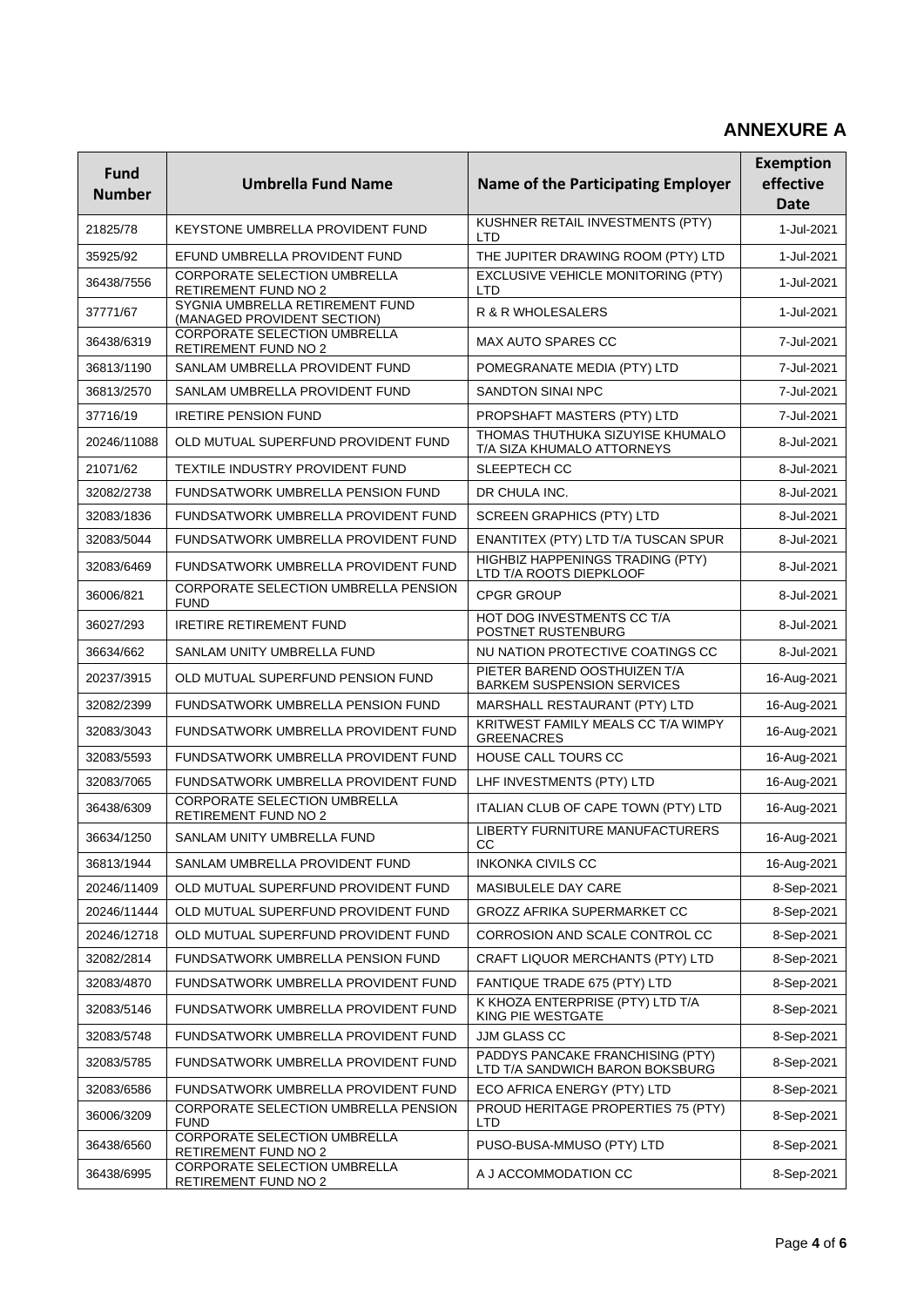| <b>Fund</b>   |                                                             |                                                                     | <b>Exemption</b>         |
|---------------|-------------------------------------------------------------|---------------------------------------------------------------------|--------------------------|
| <b>Number</b> | <b>Umbrella Fund Name</b>                                   | <b>Name of the Participating Employer</b>                           | effective<br><b>Date</b> |
| 36438/7089    | CORPORATE SELECTION UMBRELLA<br><b>RETIREMENT FUND NO 2</b> | THINK THIN EAT THIN (PTY) LTD                                       | 8-Sep-2021               |
| 36813/1655    | SANLAM UMBRELLA PROVIDENT FUND                              | FALCON LEASING (PTY) LTD                                            | 8-Sep-2021               |
| 36813/2238    | SANLAM UMBRELLA PROVIDENT FUND                              | TOWN HOUSE HOTEL (PTY) LTD                                          | 8-Sep-2021               |
| 37774/121     | DISTINCTION UMBRELLA PROVIDENT FUND                         | FRISBEE TRADE & INVEST 125/CC T/A<br>OASIS WATER FOURWAYS           | 8-Sep-2021               |
| 37775/43      | DISTINCTION UMBRELLA PENSION FUND                           | FIELD FURTHER EDUCATION CC                                          | 8-Sep-2021               |
| 20246/11152   | OLD MUTUAL SUPERFUND PROVIDENT FUND                         | LITTLE ANGELS PRE-SCHOOL                                            | 14-Sep-2021              |
| 20246/12952   | OLD MUTUAL SUPERFUND PROVIDENT FUND                         | SMALL TALK KLEUTERSKOOL CC                                          | 14-Sep-2021              |
| 20246/13539   | OLD MUTUAL SUPERFUND PROVIDENT FUND                         | MASHUDU RAYMOND SIGWAVHULIMU T/A<br>SIGWAVHULIMU ATTORNEYS          | 14-Sep-2021              |
| 20246/14509   | OLD MUTUAL SUPERFUND PROVIDENT FUND                         | MCESE CAPITAL (PTY) LTD                                             | 14-Sep-2021              |
| 27024/3261    | CORPORATE SELECTION UMBRELLA<br><b>RETIREMENT FUND</b>      | NETWORK LEADERSHIP (PTY) LTD T/A<br>NETWORK TWENTY ONE SOUTH AFRICA | 14-Sep-2021              |
| 36438/7421    | CORPORATE SELECTION UMBRELLA<br>RETIREMENT FUND NO 2        | K D NIRGHIN T/A NIRGHINS CARTAGE                                    | 14-Sep-2021              |
| 20237/3587    | OLD MUTUAL SUPERFUND PENSION FUND                           | VINPOWER ELECTRICAL CC                                              | 27-Sep-2021              |
| 20246/9928    | OLD MUTUAL SUPERFUND PROVIDENT FUND                         | <b>IBHAYI FENCING CC</b>                                            | 27-Sep-2021              |
| 20246/12671   | OLD MUTUAL SUPERFUND PROVIDENT FUND                         | WINNIE LOGGING SERVICES (PTY) LTD                                   | 27-Sep-2021              |
| 20246/13443   | OLD MUTUAL SUPERFUND PROVIDENT FUND                         | CLEANING EDGE GARDEN SERVICE CC                                     | 27-Sep-2021              |
| 32082/2485    | FUNDSATWORK UMBRELLA PENSION FUND                           | CALMAX FARMING (PTY) LTD                                            | 27-Sep-2021              |
| 32083/4136    | FUNDSATWORK UMBRELLA PROVIDENT FUND                         | G C FAST FOODS 11 CC T/A CAPTAIN<br>DOREGOS THE BRIDGE              | 27-Sep-2021              |
| 32083/5541    | FUNDSATWORK UMBRELLA PROVIDENT FUND                         | SPLITTING IMAGE TAXIDERMY CC                                        | 27-Sep-2021              |
| 32083/6775    | FUNDSATWORK UMBRELLA PROVIDENT FUND                         | RADIUS CONSTRUCTION (PTY) LTD                                       | 27-Sep-2021              |
| 36027/255     | <b>IRETIRE RETIREMENT FUND</b>                              | KLASERIE SANDS RIVER CAMP (PTY) LTD                                 | 27-Sep-2021              |
| 36438/1482    | <b>CORPORATE SELECTION UMBRELLA</b><br>RETIREMENT FUND NO 2 | TALISMAN HIRE KYA SAND CC                                           | 27-Sep-2021              |
| 20246/9345    | OLD MUTUAL SUPERFUND PROVIDENT FUND                         | <b>KLEENS MUSIC CC</b>                                              | 12-Oct-2021              |
| 20246/13129   | OLD MUTUAL SUPERFUND PROVIDENT FUND                         | PONDEROSA PINE TRADING 39 CC T/A<br>NANDO'S SOMERSET WEST           | 12-Oct-2021              |
| 38124/1       | 27FOUR UMBRELLA FUND                                        | CHOHAN'S SPICE (PTY) LTD                                            | 12-Oct-2021              |
| 20246/13358   | OLD MUTUAL SUPERFUND PROVIDENT FUND                         | <b>TINYTUBBIES EDUCARE</b>                                          | 18-Oct-2021              |
| 20246/14500   | OLD MUTUAL SUPERFUND PROVIDENT FUND                         | MAXLAW CORPORATE SERVICES (PTY)<br>LTD                              | 18-Oct-2021              |
| 20246/14746   | OLD MUTUAL SUPERFUND PROVIDENT FUND                         | CAPEPOINT TRADING 14 CC T/A AUTOLEK<br><b>HERMANUS</b>              | 18-Oct-2021              |
| 27024/2663    | CORPORATE SELECTION UMBRELLA<br>RETIREMENT FUND             | <b>BERMAN HIRE CC</b>                                               | 18-Oct-2021              |
| 32083/4060    | FUNDSATWORK UMBRELLA PROVIDENT FUND                         | SOLAR SPECTRUM TRADING 213 (PTY)<br>LTD T/A THE WHALE WATCHERS      | 18-Oct-2021              |
| 32083/4661    | FUNDSATWORK UMBRELLA PROVIDENT FUND                         | SHELAGH CLARK AGENCIES CC                                           | 18-Oct-2021              |
| 32083/7040    | FUNDSATWORK UMBRELLA PROVIDENT FUND                         | AFRITEK (PTY) LTD                                                   | 18-Oct-2021              |
| 36006/1353    | CORPORATE SELECTION UMBRELLA PENSION<br><b>FUND</b>         | CDI REFRIGERATION AND ELECTRICAL<br>cc                              | 18-Oct-2021              |
| 20246/14276   | OLD MUTUAL SUPERFUND PROVIDENT FUND                         | MMADIBUKE CONSULTING AND<br>PROJECTS (PTY) LTD                      | 3-Nov-2021               |
| 20246/14517   | OLD MUTUAL SUPERFUND PROVIDENT FUND                         | LETIGYSTIX (PTY) LTD T/A CHRIS<br><b>FISHAWAYS</b>                  | 3-Nov-2021               |
| 36006/3306    | CORPORATE SELECTION UMBRELLA PENSION<br><b>FUND</b>         | REITHABETSE LETHABO INVESTMENTS<br>(PTY) LTD                        | 3-Nov-2021               |
| 36438/7169    | CORPORATE SELECTION UMBRELLA<br>RETIREMENT FUND NO 2        | BRAINWAVE PROJECTS 601 (PTY) LTD                                    | 3-Nov-2021               |
| 37568/139     | ASSOCIATES UMBRELLA PROVIDENT FUND                          | LOANS AT SMART CASH (PTY) LTD                                       | 3-Nov-2021               |
| 20246/12683   | OLD MUTUAL SUPERFUND PROVIDENT FUND                         | MATLA ENVIRONMENT AND PEST<br>SERVICES (PTY) LTD                    | 4-Nov-2021               |
| 20237/3799    | OLD MUTUAL SUPERFUND PENSION FUND                           | CC AND D MINING SOLUTIONS (PTY) LTD                                 | 8-Nov-2021               |